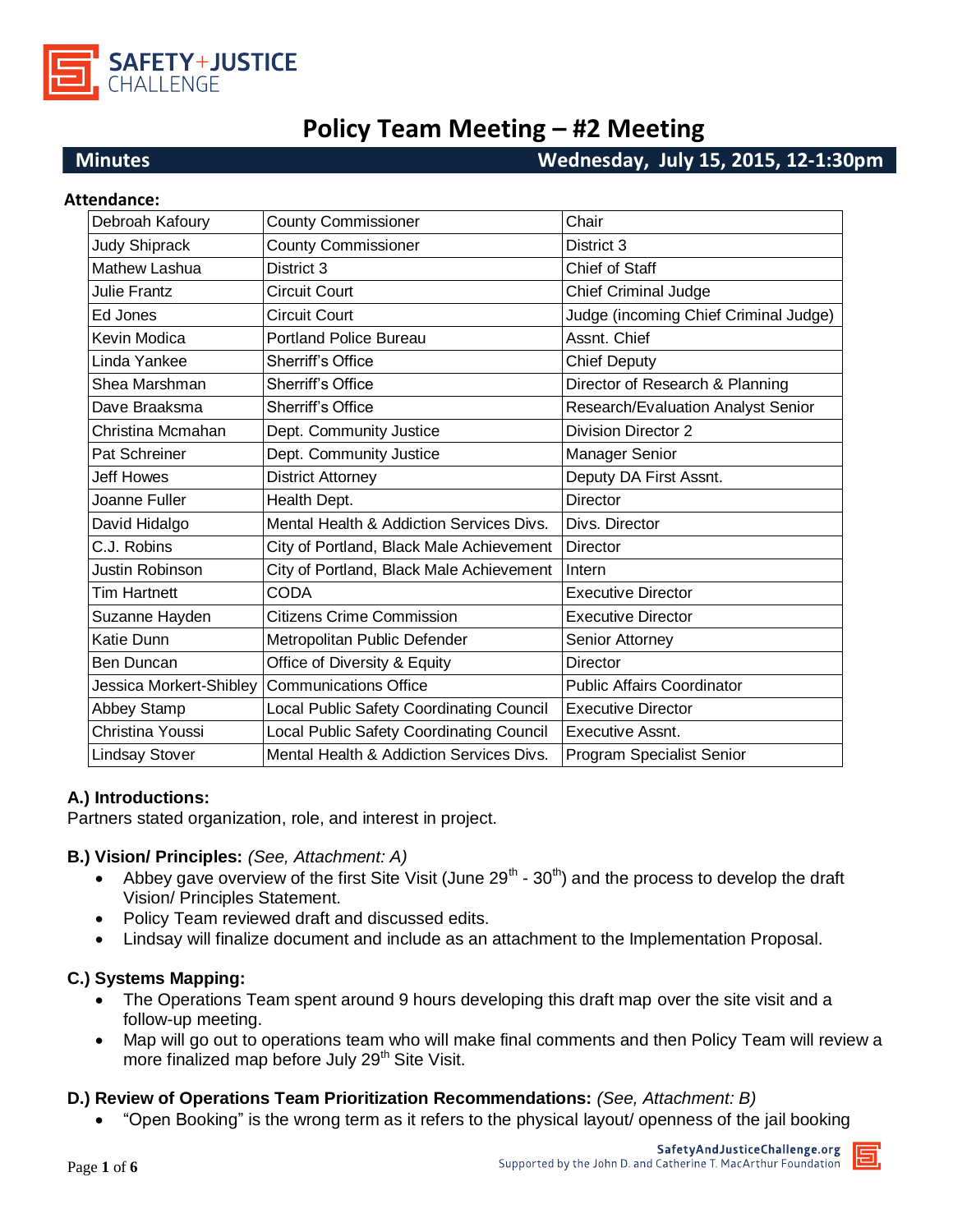- area to allow for quicker, safer processing.
	- $\circ$  "No Cite and Release" is the policy that shifted the way law enforcement officers now take the majority of all individuals to booking to be processed (fingerprinted, Warrants check, etc.) instead of citing and releasing them.
- MH treatment is voluntary so when we say there is not adequate treatment (slots), part of it increasing motivation/ need for navigators to assist with system
	- $\circ$  Question: are folks getting into treatment when they are on conditional release to treatment and how long do they spend in jail waiting for a treatment bed to open up?

## **E.) Prioritization of RED:**

Abbey recapped an update from Lore from a recent meeting: MacArthur is interested in jurisdictions that are ready to tackle disparities within the criminal justice system. Not many planning sites are prepared/ ready to do this from a system-wide standpoint. This could distinguish our Implementation Proposal if we choose to address this issue.

- Burns Institute released a recent report that included a decision-point analyst on San Francisco adult Criminal Justice system, which surfaced great disparities.
- In Multnomah County, Juvenile has made progress on this issue and so we could apply the lessons learned to the adult system.

#### Discussion Points:

Plan would be to use the data collected in the Aggregate Data Template to do a decision point analysis to surface RED issues among the various points in the system. Target 1-2 points where the most disparities exists and develop strategies around those issue. Naturally the low-level offenders and behavioral health issues will surface.

- Analysis of each decision point for a driver of RED, what portion of the disparity is driven by a particular decision point. (This is an example from Juvenile)
- Overlaps between our three focus areas they are inextricably linked, but it is important to not overlook the impact of behavioral health issues on the jail population.
- African Americans are over-represented: Jail Feasibility Study
- Comment regarding Dr. John Powell's work to identify the root causes of disparities in systems. Equity & Empowerment Lens could be used to address these root causes and develop strategies.
- LEAD system (diversion at the door) provides good example. Is it possible to intentionally look at targeted communities and develop something specifically to them and don't let them come through the booking door?
- Essence of Innocence Study (young Black men seen as less childlike, more culpable for their actions): <http://www.apa.org/pubs/journals/releases/psp-a0035663.pdf>
- Multi-Staged Model for implementation plan: phase I: RED, phase II: Behavioral Health, phase III: crime or criminogenic risk)
- Lore will ascertain whether there may be additional resources or technical assistance available.

#### **F.) Data:**

Dave and Lindsay gave overview of 2 current data requests: (1) Aggregate Data Template and (2) Behavioral Health Snapshot.

- Aggregate Data Template: Inconsistency in how race is tracked and recorded across the system.
	- Recommended solution from Data Team for the Template is to use the DA's database since they record the same race as identified by law enforcement officers on the police report.
- Behavioral Health Snapshot: not included in the required MacArthur Template. *(See, Attachment: C)*
	- $\circ$  Using 3 databases to identify behavioral health issues among the snapshot population captured in the template.
- Institute for State & Local Governance (ISLG) of City University of New York (CUNY) site visit scheduled for 8/10 – 8/12.

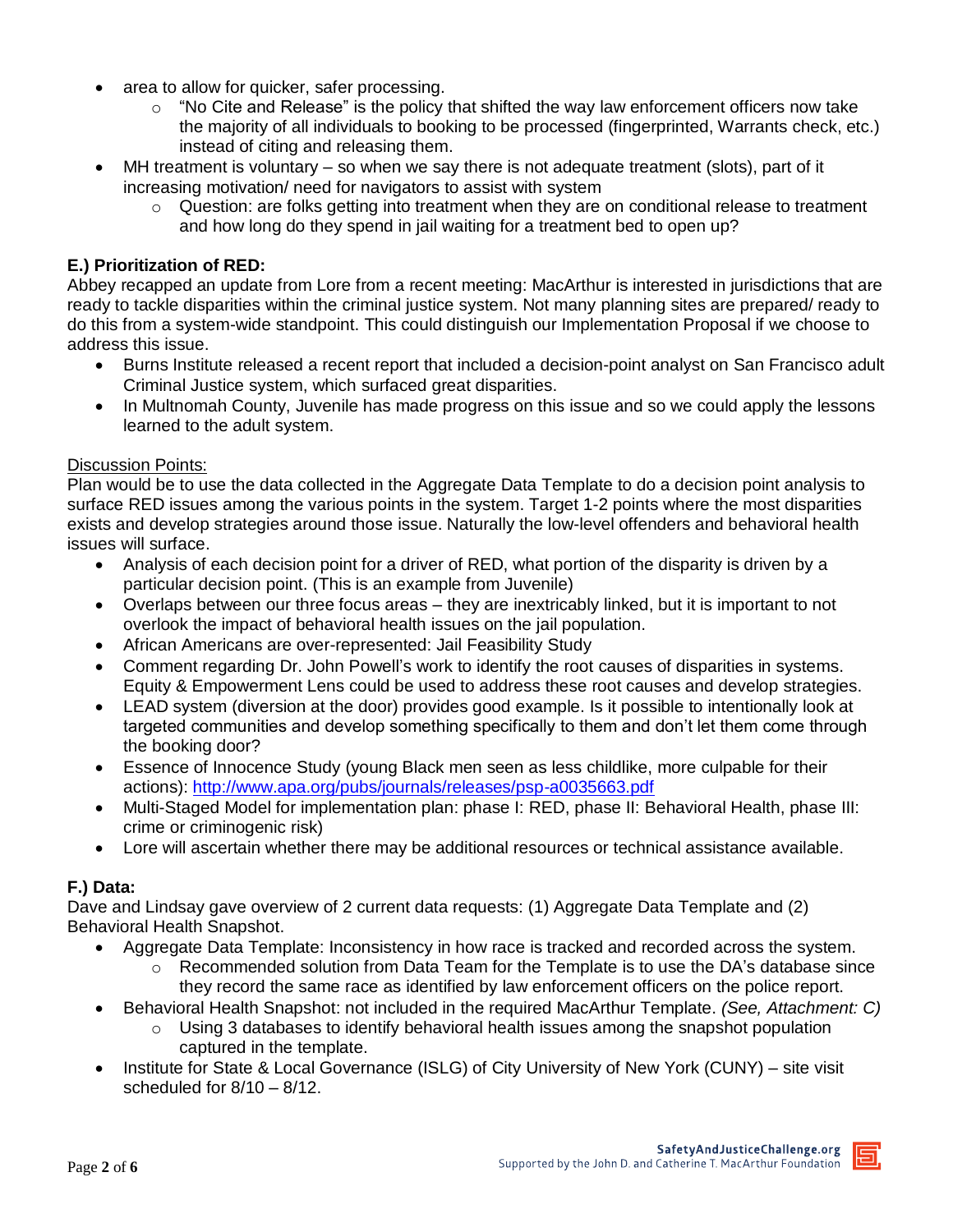- $\circ$  Team will be assessing our jurisdiction's ability to track and report individual level data during the implementation phase.
- o Individual interviews will be scheduled with each analytical team.

# **G.) Planning Team Governance:**

Question as to what the governance structure is for this project. How will we know when decisions are made/ is there a formal vote?

- County Chair is the leader of this initiative.
- Partners are comfortable collaborating; however, clarity may be important.
- $\bullet$  21<sup>st</sup> Century Guide on Policing recommended reading for all to be sent out as an attachment.
- Decisions will be tracked and the project coordination team will work to send out list of decisions that need to be made with meeting agendas for partners to review beforehand.
- Voting process: Thumbs up/down majority with discussion as needed.
- Are we approaching our grant request from a single lens of RED or RED/BH?

### **H.) Next Steps:**

Focus of next Site Visit/ Meeting:

- Prioritization of Low-Level Offenders
- Proposal to spend from Bob Leek regarding removal of barriers around data sharing
- Review final Aggregate Data Template and BH snapshot
- Review final System Map

Upcoming Meetings:

- $\bullet$ <sup>nd</sup> Site Visit: July 30<sup>th</sup> - 31<sup>st</sup>
- $\bullet$  3<sup>rd</sup> Site Visit will be changed: Operations Team will meet on 9/1 and Policy Team on 9/2

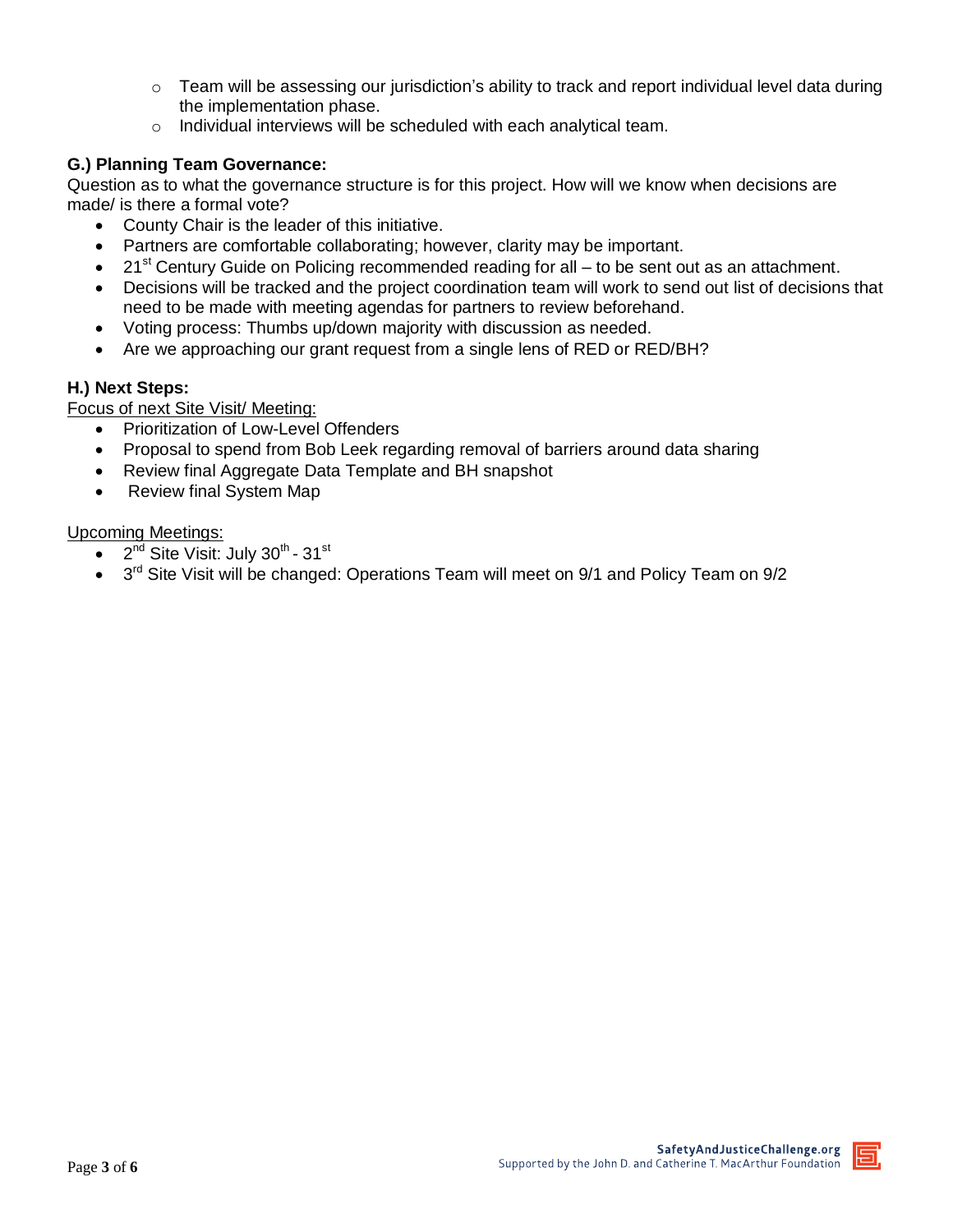# **Attachment: A**

# Multnomah County – SJC Policy Team Vision:

# *Beyond Jail: A Just and Equitable System for a Safe, Healthy Community*

| Definitions:    |  |
|-----------------|--|
| <b>Justice:</b> |  |
|                 |  |
|                 |  |
| Health:         |  |

Principles:

- **1.** Accountability over punishment: jail is the last alternative for community safety and offender processing
- **2.** Building legitimate and appropriate alternative capacity and access
- **3.** Risk-based and evidence-based decision-making
- **4.** Wise and strategic use of public resources
- **5.** Data-driven planning, implementation, and on-going evaluation to maintain a public safety system learning culture where continual adjustments made based on data
- **6.** Connecting systems: behavioral health treatment, education, workforce, health/ medical resources, and human services

## Dictionary Definitions of Terms

*Justice*: the quality of being just, righteous, equitable to uphold rightfulness or lawfulness.

*Equity*: fairness, impartiality, inclusion towards all concerned and implies giving as much advantage, consideration or latitude to one party as it is given to another.

*Safety*: the state of being free from the occurrence or risk of injury, danger, or loss.

*Health*: a state of complete physical, mental and social well-being and not merely the absence of disease or infirmity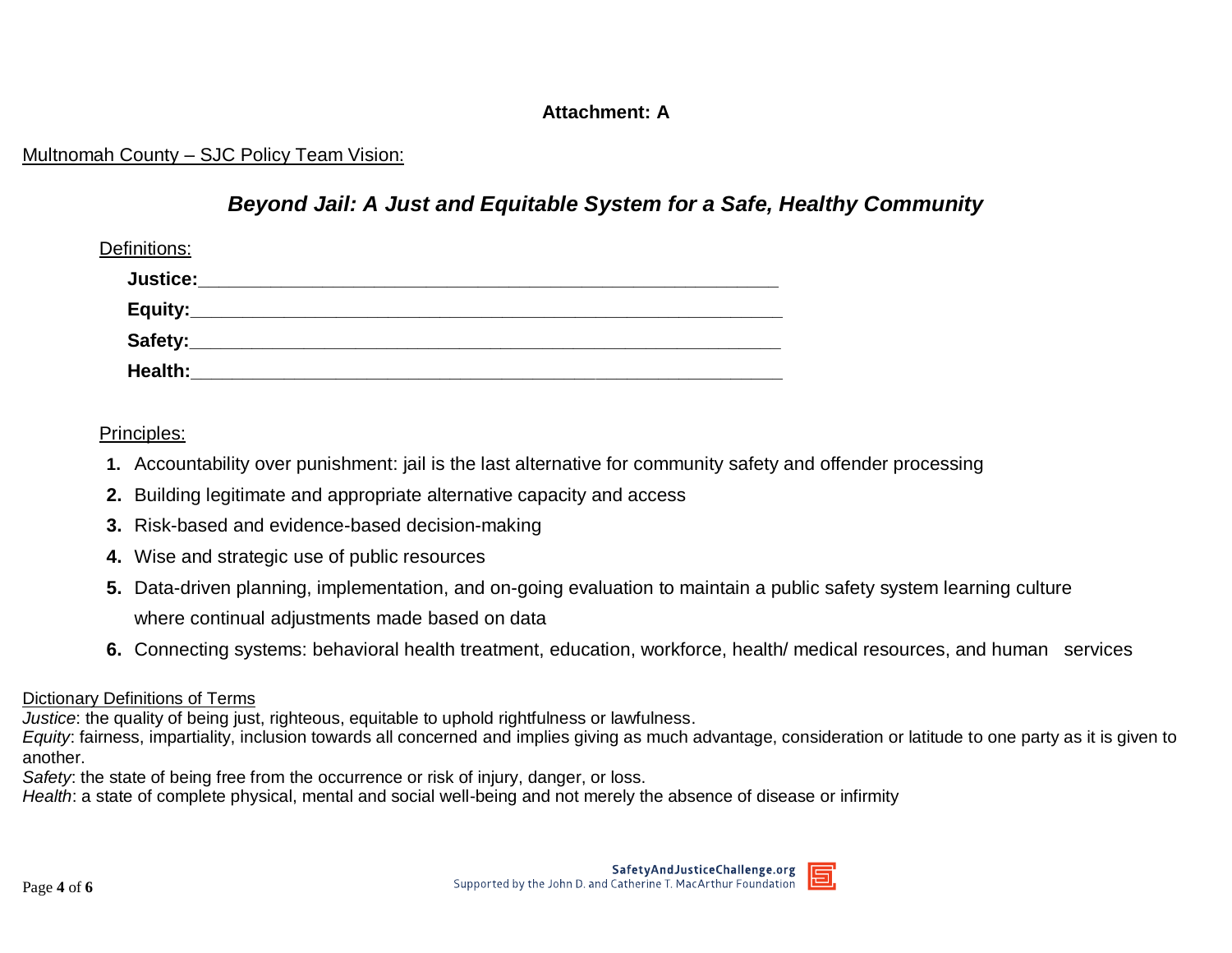# **Attachment: B**

# **SJC Operations Team – Highlighted Decision Points/ Recommendations:**

- **1.** Review/ Analyze impact of Open Booking
- **2.** Use Risk as the lens at each decision point
- **3.** Review Pre-Arrest decision point
	- a. Analyze impact of discretionary decisions on RED and MH issues
	- b. Alternatives are needed beyond jail
- **4.** Review Presiding Judge Orders (PJO) at Booking/ Recog decision point
	- a. Alternative response for Behavioral Health issues?
- **5.** Aid & Assist
	- a. Focus on Community-based options for treatment and restoration
	- b. Increase support for Forensic Diversion Program
	- c. MCSO initiate hearings
- **6.** Arraignment Release Decision Point
	- a. What are other possible options?
	- b. Electronic fix to time for Defense Bar to write reports
	- c. Timeliness of police reports at pretrial
- **7.** Early Release from Jail
	- a. Not enough treatment capacity and supportive services to meet need
	- b. Individuals without family/ other advocates are disadvantaged as they will sit in jail while others may be able to create treatment linkages needed to convince judge to release to treatment
- **8.** Bench Probation Violations
	- a. Additional unintended us of dispositional sentencing
	- b. Misdemeanor revocations (<1yr)